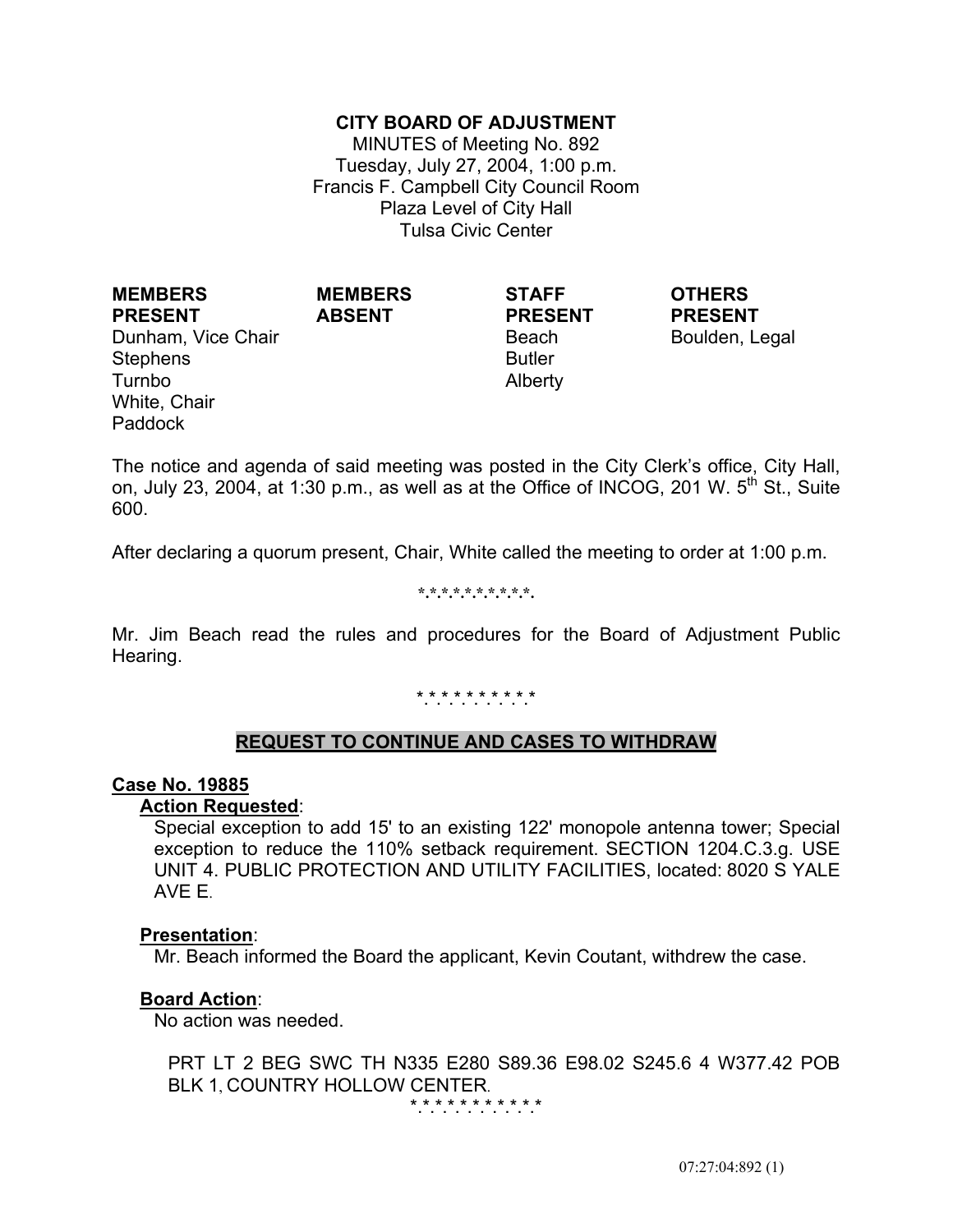## **Case No. 19854**

#### **Action Requested**:

Special exception to permit automobile sales in a CS district, variance to permit auto sales within 300 feet of an R district. SECTION 701. PRINCIPAL USES PERMITTED IN COMMERCIAL DISTRICTS – Use Unit 17; SECTION 1217.C.2. USE UNIT 17. AUTOMOTIVE AND ALLIED ACTIVITIES, USE CONDITIONS, located: 12835 E 11TH ST S.

#### **Presentation**:

 Mr. Beach reminded the Board this case was continued from a previous meeting. The applicant, John Moody withdrew the case.

#### **Board Action**:

No action was needed.

W130 SE SE SE SE & E6 SW SE SE SE LESS S50 FOR ST SEC 5 19 14 .874AC.

\*\*\*\*\*\*\*\*\*\*\*\*

#### **Case No. 19882**

#### **Action Requested**:

 Variance of required side yards from 10' to 6'-6; variance of required rear yard from 25' to 12'-8"." SECTION 403. BULK AND AREA REQUIREMENTS IN THE RESIDENTIAL DISTRICTS, located: 1389 E 26TH ST S

#### **Presentation**:

 Mr. Beach stated there is a request for continuance to August 24, 2004, to give additional notice.

#### **Board Action**:

 On **Motion** of **Dunham**, the Board voted 5-0-0 (White, Dunham, Turnbo, Stephens, Paddock "aye"; no "nays"; no "abstentions"; no "absences") to **CONTINUE** Case 19882 to the meeting on August 24, 2004.

LOT 31, BLOCK 1, TRAVIS HGTS SECOND ADDN

\*.\*.\*.\*.\*.\*.\*.\*.\*

#### **Case No. 19877**

#### **Action Requested**:

Variance of street frontage from 30' to 0'; Variance of lot area from 2 acres to 1 acres; Variance of land area from 2.2 acres to 1 acres; Variance of average lot width from 200' to 95' for lot-split L-19714. SECTION 303. BULK AND AREA REQUIREMENTS IN THE AGRICULTURE DISTRICT, located: 10901 S LOUISVILLE AVE E.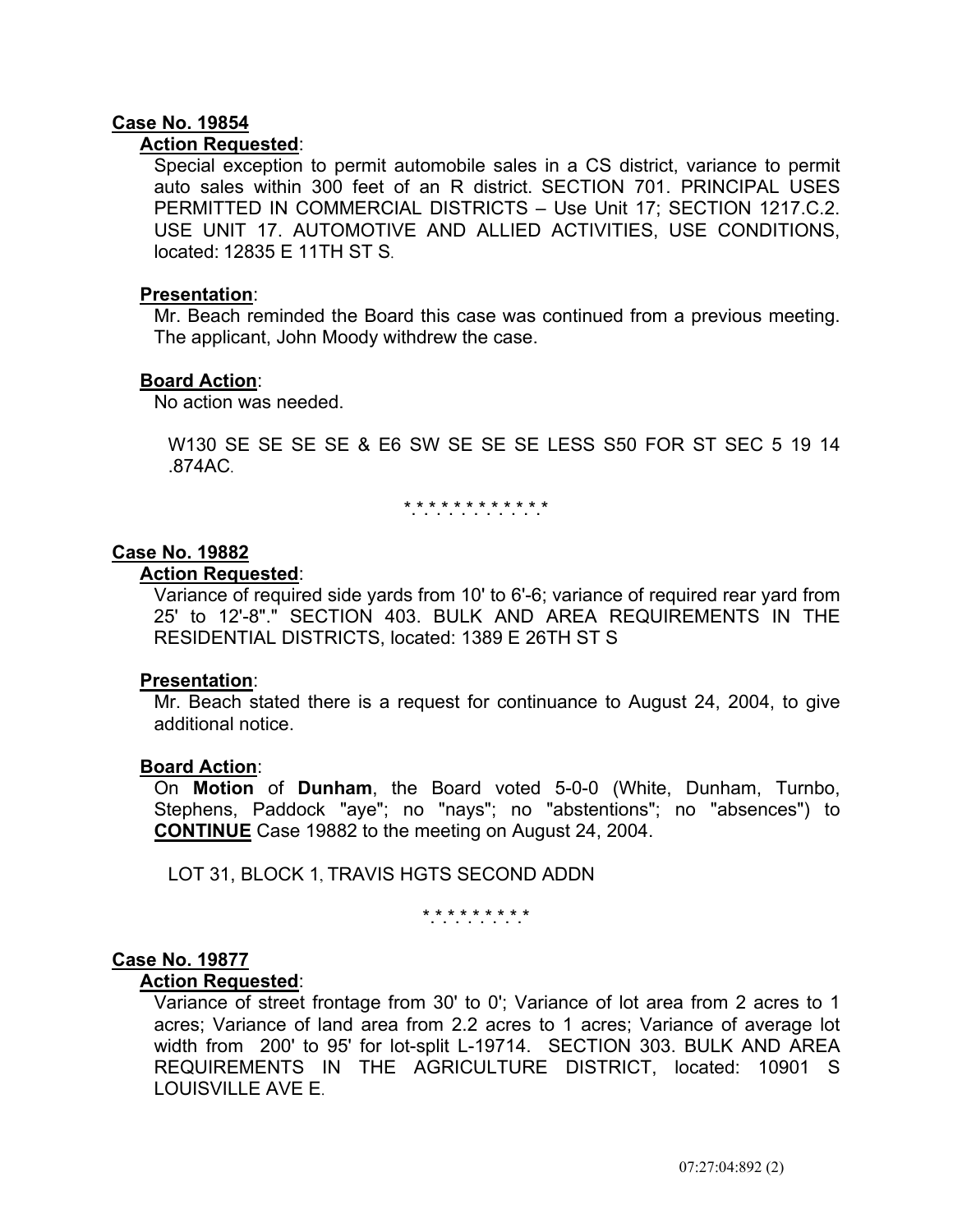Mr. Beach informed the Board that the applicant, John Moody, asked for a continuance to August 10, 2004.

#### **Board Action**:

 On **Motion** of **Dunham**, the Board voted 5-0-0 (White, Dunham, Turnbo, Stephens, Paddock "aye"; no "nays"; no "abstentions"; no "absences") to **CONTINUE** Case No. 19877 to the meeting of August 10, 2004.

BEG 991.81E NWC N/2 SE SW TH E325.52 S398.71 W329. 99 N398.75 POB & BEG 20N SWC N/2 N/2 SE SW TH E987 .87 S40 W987.38 N40 POB SEC 28 18 13 3.91ACS.

\*\*\*\*\*\*\*\*\*

#### **Case No. 19874**

### **Action Requested**:

 Appeal from the determination that the operations on the subject property do not violate the light industrial classification. Appellant contends there are environmental influences from emission of odors from the operation of a blast furnace on the subject property, located: 133 S 72ND AVE E.

#### **Presentation**:

 Mr. Beach stated the applicant, Andrew Hartman, requested a continuance to the meeting of August 24, 2004.

#### **Board Action**:

 On **Motion** of **Dunham**, the Board voted 5-0-0 (White, Dunham, Turnbo, Stephens, Paddock "aye"; no "nays"; no "abstentions"; no "absences") to CONTINUE Case No. 19874 to the meeting on August 24, 2004.

LTS 13 & 14 BLK 8, KATY FREEWAY INDUSTRIAL PARK ADDN.

\*\*\*\*\*\*\*\*\*

### **Case No. 19868**

#### **Action Requested**:

Appeal from decision of City of Tulsa to issue building permits, located: 1503 E 26TH PL S.

#### **Presentation**:

Mr. Beach stated a request for continuance was just presented to him.

**Roy Johnsen**, 201 W. 5<sup>th</sup> St., Ste. 600, stated this case involves property owned by his client. They have been in discussion with the applicant regarding building permits. He was in favor of the continuance.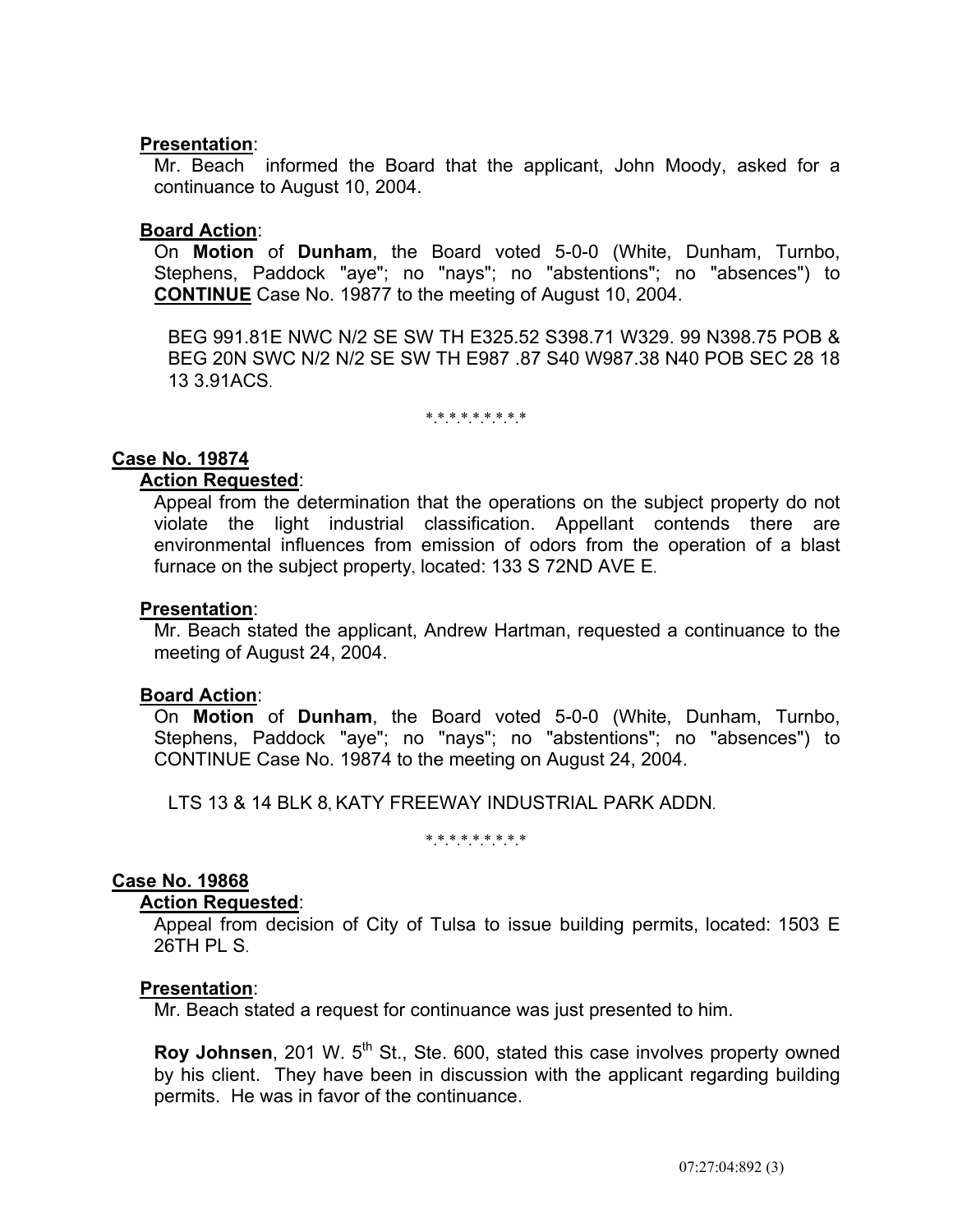Louis and Patricia Bullock, 1393 E. 26<sup>th</sup> Pl., were present and in favor of the continuance.

### **Board Action**:

 On **Motion** of **Dunham**, the Board voted 5-0-0 (White, Dunham, Turnbo, Stephens, Paddock "aye"; no "nays"; no "abstentions"; no "absences") to **CONTINUE** Case No. 19868 to the meeting on August 10, 2004.

LTS 3 THRU 5 & E/2 LT 6 BLK 12, TERWILLEGER HGTS.

## \*.\*.\*.\*.\*.\*.\*.\*.\*

## **MINUTES**

On **MOTION** of **Dunham**, the Board voted 4-0-1 (White, Dunham, Turnbo, Stephens, "aye"; no "nays"; Paddock "abstained"; no "absences") to **APPROVE** the Minutes of June 22, 2004 (No. 890).

Mr. Alberty stated that the Board allowed some discussion of the minutes by a previous applicant and interested party at the last meeting. The minutes are not open for discussion, as they are not a public hearing item. The hearing was closed on June 22, 2004.

Mr. Boulden stated his perception was that the applicant was offering to correct an inaccurate representation of what the Board approved. Any information that was not considered by the Board could not be incorporated in the minutes. An additional hearing would need to be conducted for any variance of what the Board decided on June 22, 2004.

On **MOTION** of **Dunham**, the Board voted 3-0-2 (White, Dunham, Stephens "aye"; no "nays"; Turnbo, Paddock "abstained"; no "absences") to **APPROVE** the Minutes of July 13, 2004 (No. 891).

#### \*.\*.\*.\*.\*.\*.\*.\*.\*.\*

### **UNFINISHED BUSINESS**

### **Case No. 19844**

### **Action Requested:**

 Special exception to allow a home occupation (office use in conjunction with an outcall service); a variance to allow vehicle not customarily found in an R district; and a variance to allow 17 x 32" sign on truck, located: 5815 S 31ST AVE W.

### **Presentation:**

 **John Harris**, stated he represented the applicant, Kaye Price. The Tulsa Metropolitan Planning Commission determined the use should have been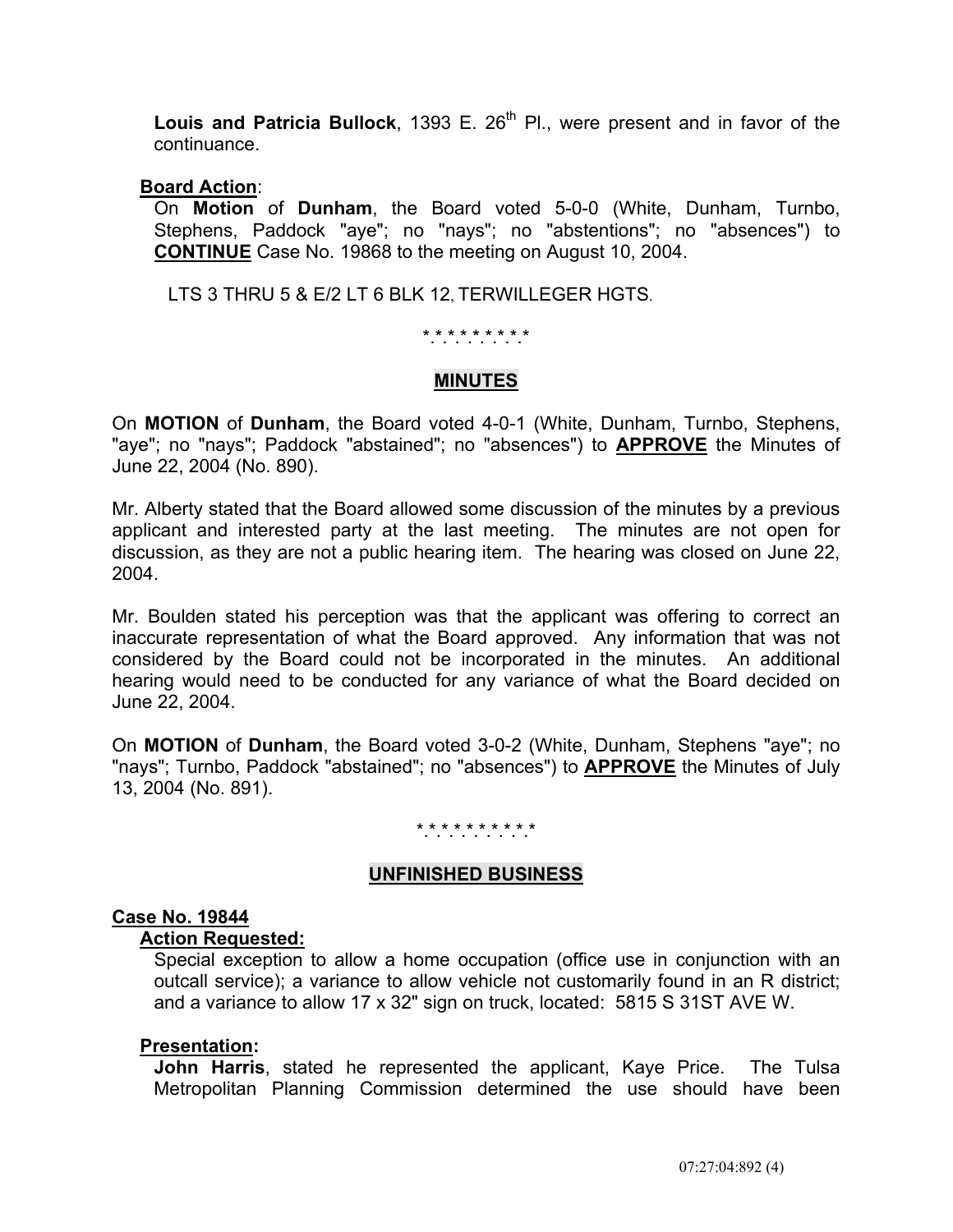considered a U.U. 11, which allows for a special exception for a home occupation. He described the business as a call center for the business, and the location from which deliveries are made to the work site. This property has always been used for a commercial purpose. The original use of the property was for a greenhouse. The existing barn was used for a greenhouse. The barn has been used for storage of the batteries. He submitted photographs (Exhibit A-1) to the Board. The batteries are not considered hazardous by OSHA standards (Exhibit A-3) unless put into use. He stated the truck was not oversized for the residential neighborhood. There is a history of businesses in this neighborhood, including Polks 18-wheeler brake service, beauty shops, tire repair, and a tackle shop. This application was prompted by a Neighborhood Inspections Notice of Violation (Exhibit A-2).

# **Comments and Questions:**

 Ms. Turnbo asked if the truck could be parked in the garage. Mr. Harris replied that it could or they would be willing to construct a privacy fence. He added that they have used large vegetation to buffer also. Mr. Boulden asked what is stored in the barn. Mr. Harris responded that they moved the batteries out after the violation notice and the rest is personal items, and hobby collections. Mr. Beach stated he informed the applicant that the phone and office use would fall under a U.U. 11, but the storage and equipment for battery service is more like a U.U. 15.

**Joyce Kaye Price**, 5815 S. 31<sup>st</sup> Ave. W., stated they only load and unload the batteries at the home. She stated they receive calls during regular office hours and after hours. There are no sales on the property. The truck is parked back near the garage and is not visible from the street.

## **Interested Parties:**

 **Chris Medlock**, City Councilor for District 2, recognized this is the sole income of the applicant. He noted that the applicant has done a lot to improve her property and the neighborhood. He commented that she has made a great effort to be in compliance. He indicated the need for some flexibility in this case.

**Katherine Halford**, 5878 S. 31<sup>st</sup> W. Ave., stated opposition to a commercial business in this residential neighborhood. She expressed concern that battery acid is stored in the storage shed, which is a fire hazard. She was concerned about deliveries in a semi-truck at 1:30 a.m. She indicated there were brown spots on the applicant's driveway from spilled battery acid. Ms. Halford stated the road is supposed to be improved in August. She complained there could be up to two deliveries in a day, and the heavy trucks were hard on the road. She submitted a petition of opposition (Exhibit A-4).

# **Applicant's Rebuttal:**

 Ms. Price assured the Board there are no deliveries at 1:30 a.m. She stated the delivery company works normal daytime office hours and they deliver mid-day. She stated that battery acid is not stored on-site. It is in the batteries from the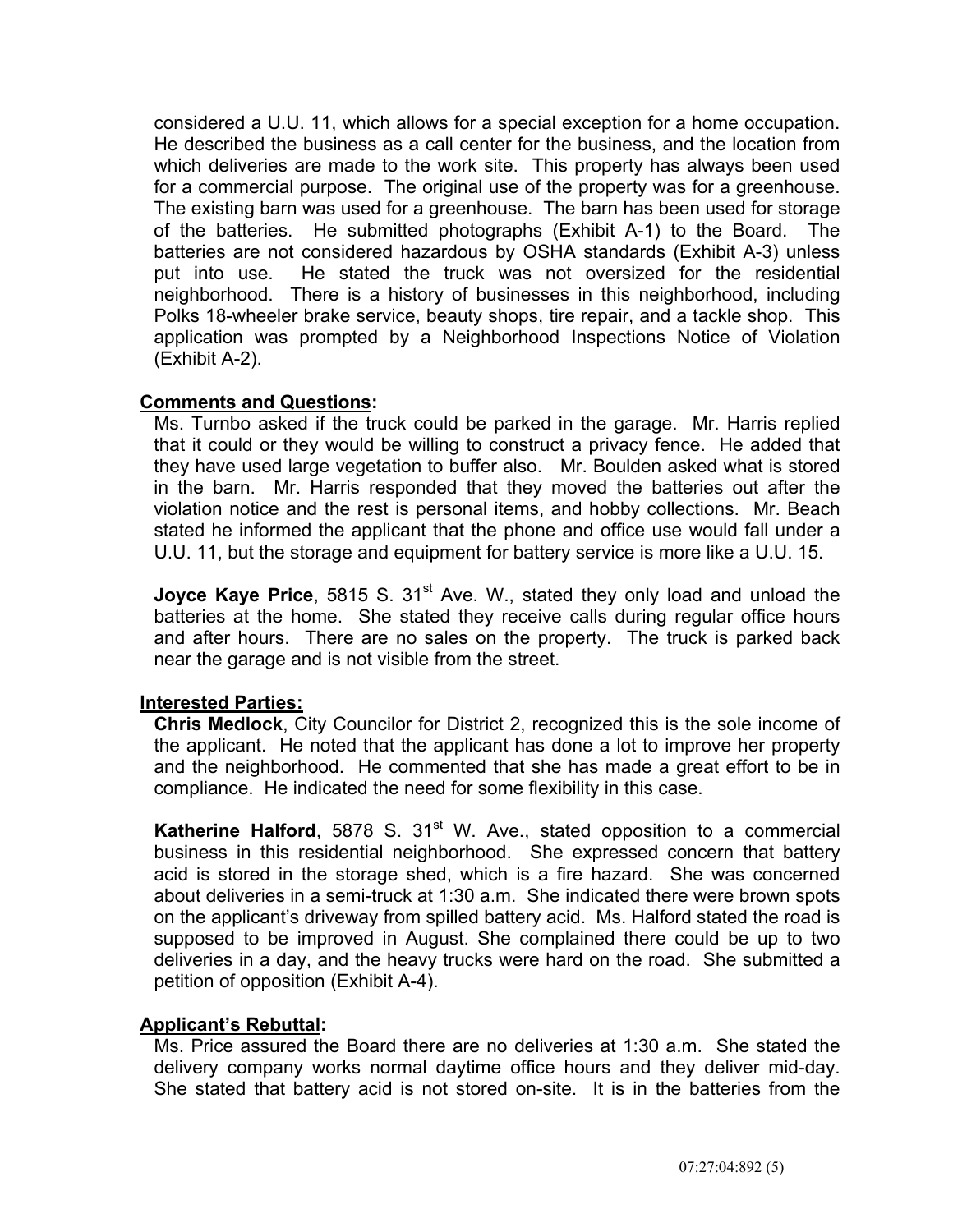factory where they are sealed until use. This is the same situation as batteries sold in local stores such as Wal-Mart. She stated the brown spots on the driveway are from washing their truck that has a steel bed that rusts. Ms. Price informed the Board that delivery trucks to the subject property are not heavier than the UPS trucks. She pointed out that Polks Industries drive semi-trucks down S.  $31<sup>st</sup>$  W. Ave. and showed photographs (Exhibit A-5).

## **Comments and Questions**:

 Mr. Paddock asked if they would store old batteries in the storage building, to which she responded they would not. He also asked about the hours of operation. She stated her hours of operation are 7:00 a.m. to 5:00 p.m.

 Mr. Beach clarified to the Board the question is whether battery storage as it has been presented today can be considered part of ordinary office use, and whether the home occupation is appropriate at this location. Mr. Alberty reminded the Board that the storage of batteries falls under a U.U. 23 regardless of the size of the building. In his opinion the battery storage cannot be considered a home occupation. The office use and perhaps the parking of the truck are appropriate for home occupation. Mr. Boulden clarified that the code allows a home occupation to be conducted entirely within an enclosed principle residential structure or a customary accessory building.

## **Board Action:**

On **Motion** of **Dunham**, the Board voted 5-0-0 (White, Dunham, Turnbo, Perkins, Paddock "aye"; no "nays"; no "abstentions"; no "absences") to **APPROVE** a **Special exception** to allow a home occupation (office use in conjunction with an outcall service); a *variance* to allow vehicle not customarily found in an R district; and a *variance* to allow 17 x 32" sign on truck, on condition it be parked as shown in the photo exhibit that the sign not be visible from the street; and no battery storage on the premises; and to Uphold the decision of the Administrative Official as modified by the motion, finding it will not cause substantial detriment to the public good or impair the purposes, spirit, and intent of the Code, or the Comprehensive Plan, on the following described property:

LT 4 & N 25' LT 5 BLK 3, SUMMIT PARKS.

#### **\*.\*.\*.\*.\*.\*.\*.\*.\*.\*.**

## **Case No. 19846**

### **Action Requested:**

 Special exception to allow a Use Unit 12a, Adult Entertainment Establishment, in an IM zoned district. SECTION 901. PRINCIPAL USES PERMITTED IN INDUSTRIAL DISTRICTS – Use Unit 12a, located: 3306 W CHARLES PAGE BLVD.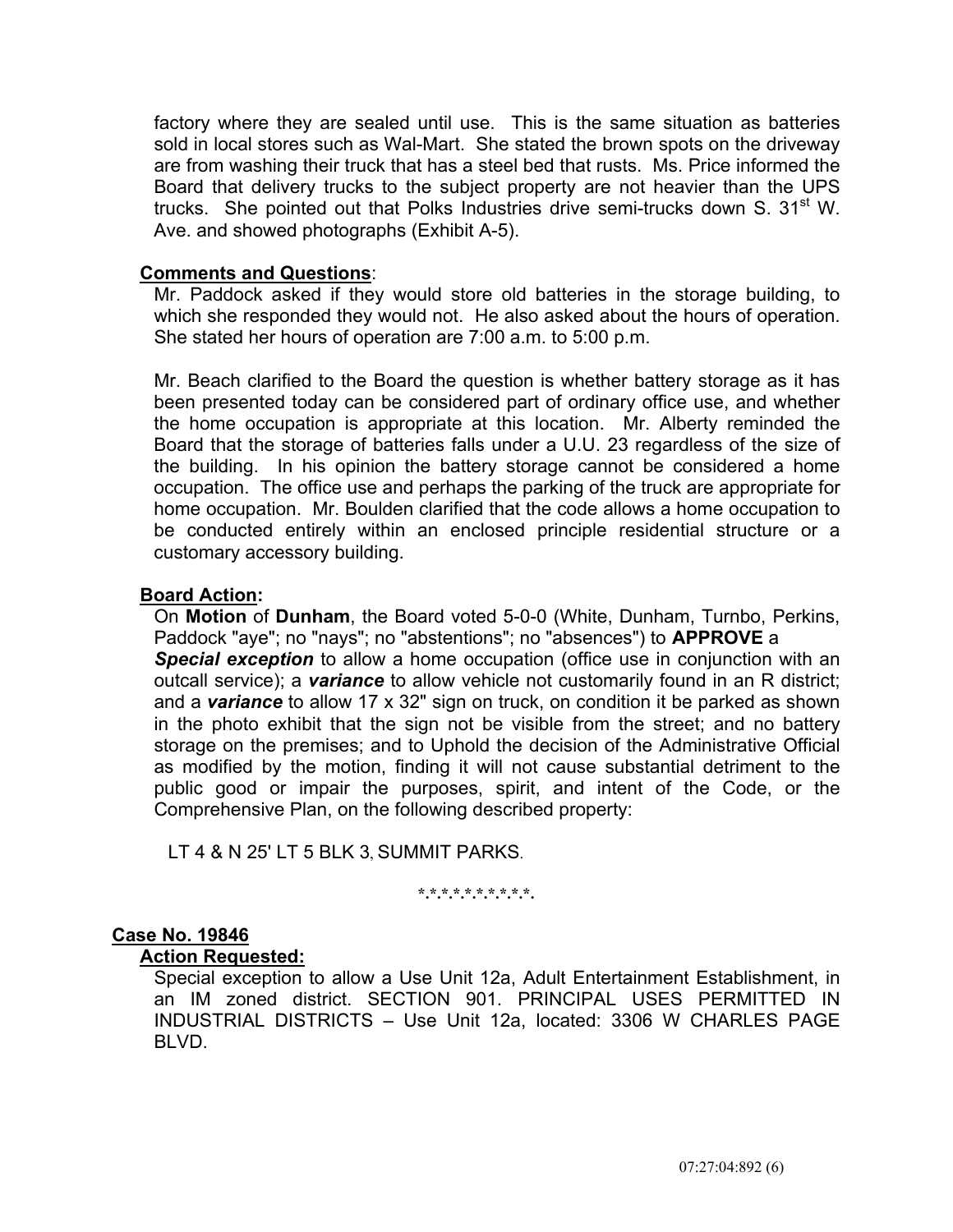**Angela Williamson**, 4791 S. Braden, stated she is one of the owners of a photography business. She stated she does burlesque and other types of photography. She informed the Board that in this studio they plan to do mainly boudoir style photography. They have been advised they need a sexually oriented business license and this special exception. Ms. Williamson stated there would be no outside signage. All photography would be by appointment through their website.

## **Comments and Questions:**

 Mr. White asked if they contacted neighbors, to which she responded in the affirmative. Ms. Williamson mentioned there will be gallery showings once per month by invitation to their website clients to view their facility and purchase discounted packages. The gallery evenings would be on Friday or Saturday nights from 8:00 p.m. to midnight. The maximum number of customers would be 25 to 30 people.

 Mr. Alberty stated that based on the applicant's description indicates it would be classified as a model studio, which would be a sexually oriented business. It would require a 1,000' separation from residential zoning. In that case, there would not be a location on this property that would be 1,000' from the residential area. He added for that reason alone it could not be located there. Mr. Beach stated he attempted to reach the applicant numerous times to inform them of the need for additional relief. Ms. Turnbo stated she would want to know the specific distance from the residential zoning. Mr. Boulden also mentioned the ordinances regarding distance from other sexually oriented businesses. Mr. Beach asked if the Board was to continue the case that it be moved to the first meeting in September to give ample time for advertising.

### **Interested Parties:**

There were no interested parties present who wished to speak.

### **Board Action:**

On **Motion** of **Dunham**, the Board voted 5-0-0 (White, Dunham, Turnbo, Stephens, Paddock "aye"; no "nays"; no "abstentions"; no "absences") to **CONTINUE** Case No. 19846 to the meeting on September 14, 2004.

BEG 114.32NE INTSEC WL SW & MEANDER COR GOV LT 5 T H ALG ML NE479.68 NE52.80 NE106.10 TH N226.02 TO S R/W SSRR TH ALG R/W SW361.21 SWLY CV LF 266.96 SW 124.44 TO WL LT5 TH S130.72 NE114.9 S88.62 POB SEC 3 19 12 3.813ACS.

**\*.\*.\*.\*.\*.\*.\*.\*.\*.\*.**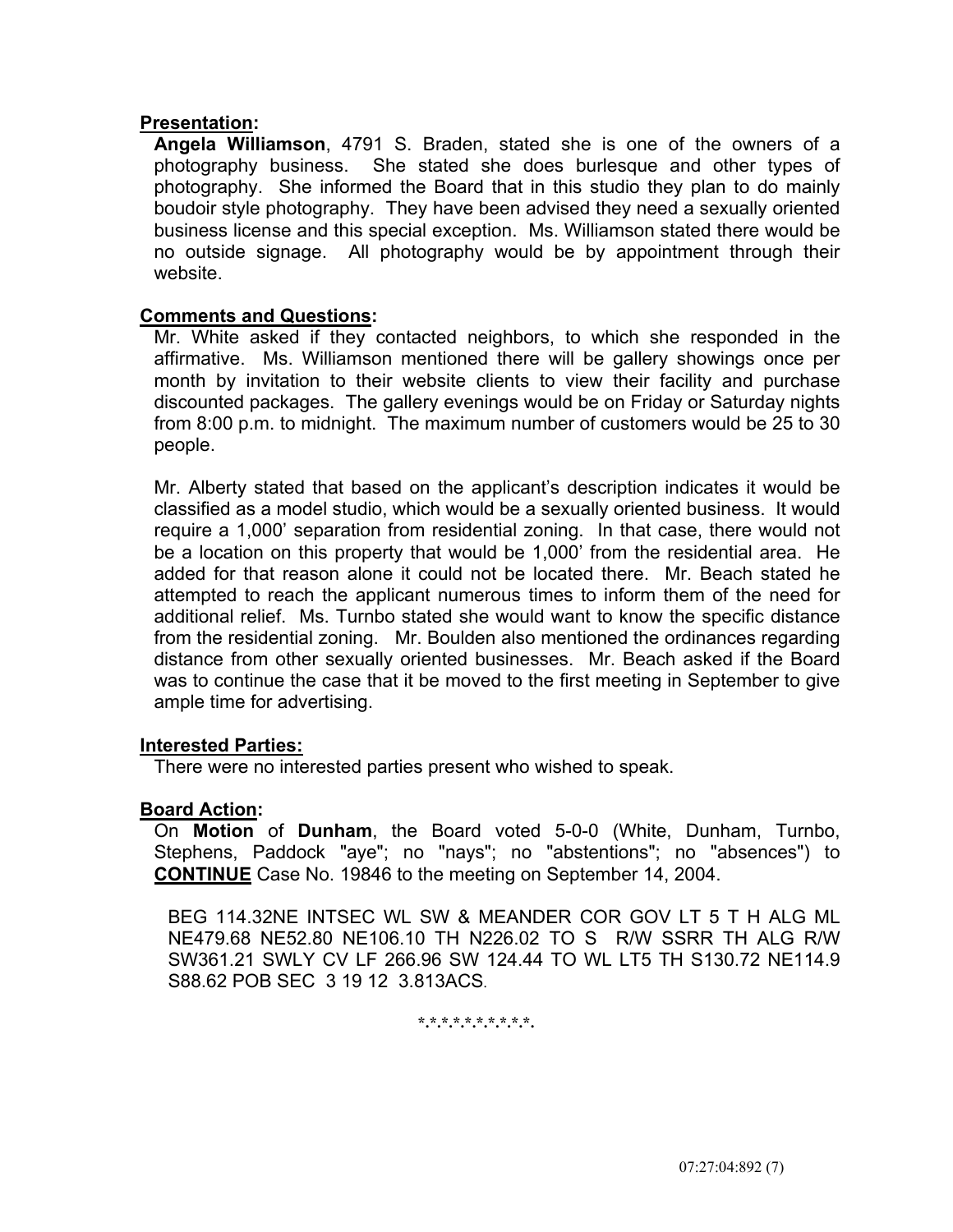# **Case No. 19849**

## **Action Requested:**

 Special exception to permit church use in an RS-3 district. SECTION 401. PRINCIPAL USES PERMITTED IN RESIDENTIAL DISTRICTS – Use Unit 5; a Variance of required lot area from 12,000 SF to 10,990 SF; Variance of the minimum lot frontage from 100' to 76'; Variance of the required setbacks from abutting residential properties from 25' to 6'-6". SECTION 404.F. SPECIAL EXCEPTION USES IN RESIDENTIAL DISTRICTS, REQUIREMENTS, located: 6532 E 58TH ST.

## **Presentation:**

 **Joe McCormick**, 601 Park Tower, 5314 S. Yale, stated this case was continued to today to allow for advertising for more relief. The house on the subject property is to use for classes. There will be no parking or entrance from the front of the property.

### **Interested Parties:**

There were no interested parties present who wished to speak.

## **Board Action:**

On **Motion** of **Dunham**, the Board voted 5-0-0 (White, Dunham, Turnbo, Stephens, Paddock "aye"; no "nays"; no "abstentions"; no "absences") to **APPROVE** a *Special exception* to permit church use in an RS-3 district; a *Variance* of required lot area from 12,000 SF to 10,990 SF; a *Variance* of the minimum lot frontage from 100' to 76'; a *Variance* of the required setbacks from abutting residential properties from 25' to 6'-6", on conditions that the house be restricted to church activities; all traffic enter from the rear of the house; no parking or entrance to the front of the house, finding it will be for church uses and access would be from the rear and the exterior will not be changed, on the following described property:

 LT 2 BLK 13, WOODLAND VIEW FIRST ADDN,WOODLAND VIEW SECOND ADDN.

**\*.\*.\*.\*.\*.\*.\*.\*.\*.\*.** 

### **Case No. 19864**

### **Action Requested:**

 Special exception to permit a manufactured home and a special exception to request extension of 1 year limitation in an RS-3 district. SECTION 401. PRINCIPAL USES PERMITTED IN RESIDENTIAL DISTRICTS – Use Unit 9, located: 3615 S Maybelle.

### **Presentation:**

 **Vicki Smith**, 3615 S Maybelle, stated that she spoke with Mr. Jackman with the City Building Permits office. Since then she changed her plans. She provided a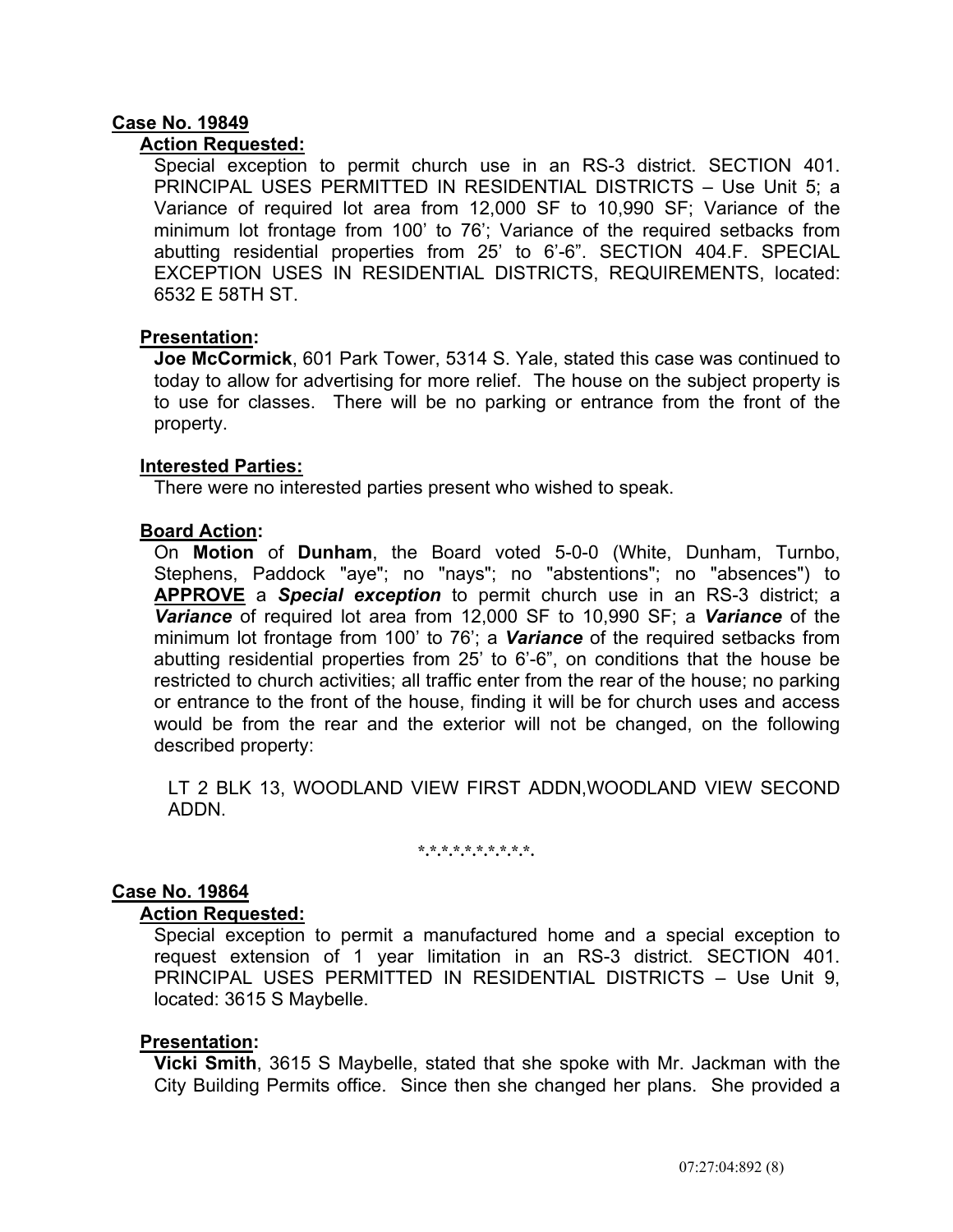new site plan (Exhibit B-1). She wanted to place the mobile home on the east side of the stick built home across the lot line between her two lots.

### **Comments and Questions:**

 Mr. White noted she would need a tie agreement. Mr. Beach stated he had not seen the new site plan. Mr. Boulden noted that for zoning purposes it is not a manufactured home, it is not a separate dwelling and it has no kitchen. He added there is no need for relief of the side yard setback and no action taken to condition a with a tie agreement. The lots would be tied together by a structure. Mr. Boulden determined no relief was needed.

## **Interested Parties:**

There were no interested parties present who wished to speak.

## **Board Action:**

 On **Motion** of **Dunham**, the Board voted 5-0-0 (White, Dunham, Turnbo, Stephens, Paddock "aye"; no "nays"; no "abstentions"; no "absences") to **APPROVE** a refund of \$303.00, finding no relief is needed according to the site plan submitted this day.

LT 32 BLK 7, GARDEN CITY.

**\*.\*.\*.\*.\*.\*.\*.\*.\*.\*.** 

# **NEW APPLICATIONS**

### **Case No. 19873**

## **Action Requested:**

 Special exception to permit a mobile home in an RS-3 district; Special exception to modify the one-year time limit to 30 years, located: 4615 N LEWIS ST E.

### **Presentation:**

 **Stephen and Joyce Rentie**, 4625 N. Lewis Ave., proposed to place a mobile home on the subject property. The lots involved are under common ownership. She indicated there are several mobile homes in the area. This is a new mobile home. Photographs were submitted (Exhibit C-1).

### **Interested Parties:**

**Dwight Peters,** 2542 E. 47<sup>th</sup> Pl. N., stated he represented the neighborhood association in opposition to the mobile home. They do not want this to set a precedent in the neighborhood, as it would be a negative impact. A petition of opposition was submitted (Exhibit C-2).

Amos Adetula, 5000 E. 94<sup>th</sup> St. N., Sperry, Oklahoma, complained this would decrease the value of surrounding properties. He did not consider it appropriate for the neighborhood. He stated some of the pictures were in an established mobile home park and others were as much as two miles away.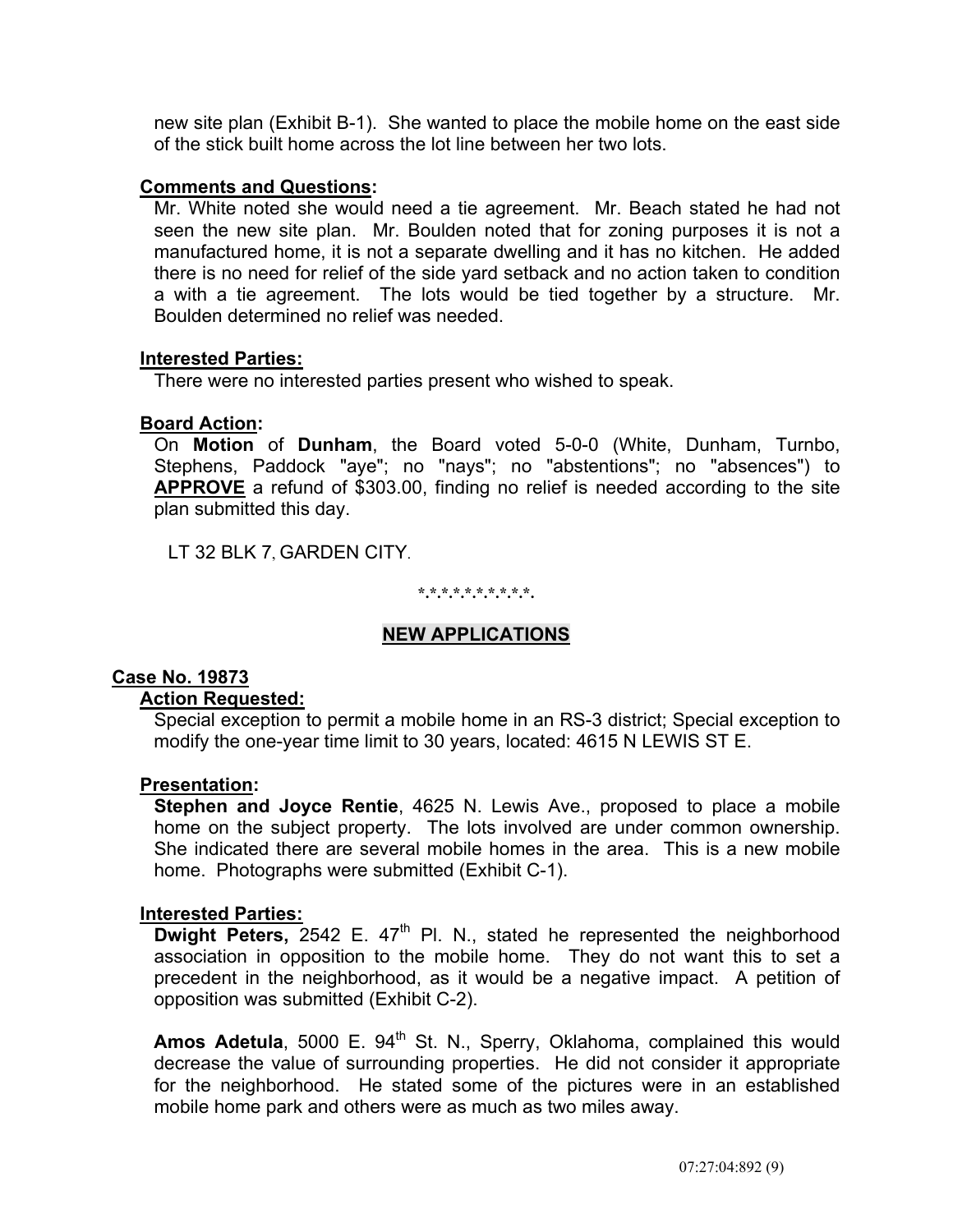**Deborah Dickens Holmes**, 2414 E. 47<sup>th</sup> Pl., stated she is a police officer, off-duty. She was concerned for the activities that generally come with mobile home communities. She has already been dealing with a nearby resident burning trash, keeping horses, lighting fireworks, loud music, rats coming from their property. She is opposed to the mobile.

## **Applicant's Rebuttal**:

Ms. Rentie assured the Board they are not the ones who have caused the nuisances. There was some disturbance by people who don't live there. She pointed out for the Board where she intended to place the mobile home.

## **Comments and Questions:**

 The Board had discussion and considered the question whether the frontage was on one lot or two. The presence of one house, one business and other structures on the property would prohibit another structure if it were only one lot.

## **Board Action:**

On **Motion** of **Dunham**, the Board voted 5-0-0 (White, Dunham, Turnbo, Stephens, Paddock "aye"; no "nays"; no "abstentions"; no "absences") to **DENY** a *Special exception* to permit a mobile home in an RS-3 district; *Special exception* to modify the one-year time limit to 30 years, finding it would not be in harmony with the spirit and intent of the Code, and would be injurious to the neighborhood or otherwise detrimental to the public welfare, on the following described property:

 N. 61.5' LOT 1 & W.9' OF N.61'5 OF LT 3, PRT SW SW BEG 40E NWC SW SW SW S177.5 E620 N177.5 W620 POB SEC 8 20 13 2.53ACS, ROBINWOOD.

**\*.\*.\*.\*.\*.\*.\*.\*.\*.\*.\*.** 

# **Case No. 19875**

## **Action Requested:**

 Variance of average lot width from 60' to 50' to permit a lot split. SECTION 403. BULK AND AREA REQUIREMENTS IN THE RESIDENTIAL DISTRICTS, location: 3551 E KING PL N.

## **Presentation:**

 **Marilyn Oltman**, P.O. Box 471073, Tulsa, stated she does not own the lot yet. She provided a site plan (Exhibit D-1) and proposed to build two homes on Lots 1 and 2. She stated the property is 113' x 140.25'.

## **Interested Parties:**

 **John Chase**, 1047 N. Louisville, stated that anything would be an improvement to the high grass, illegally parked tractor and trailer, and other vehicles. He just wanted to know the applicant's plans for the property.

Ms. Oltman responded that the homes would be for sale.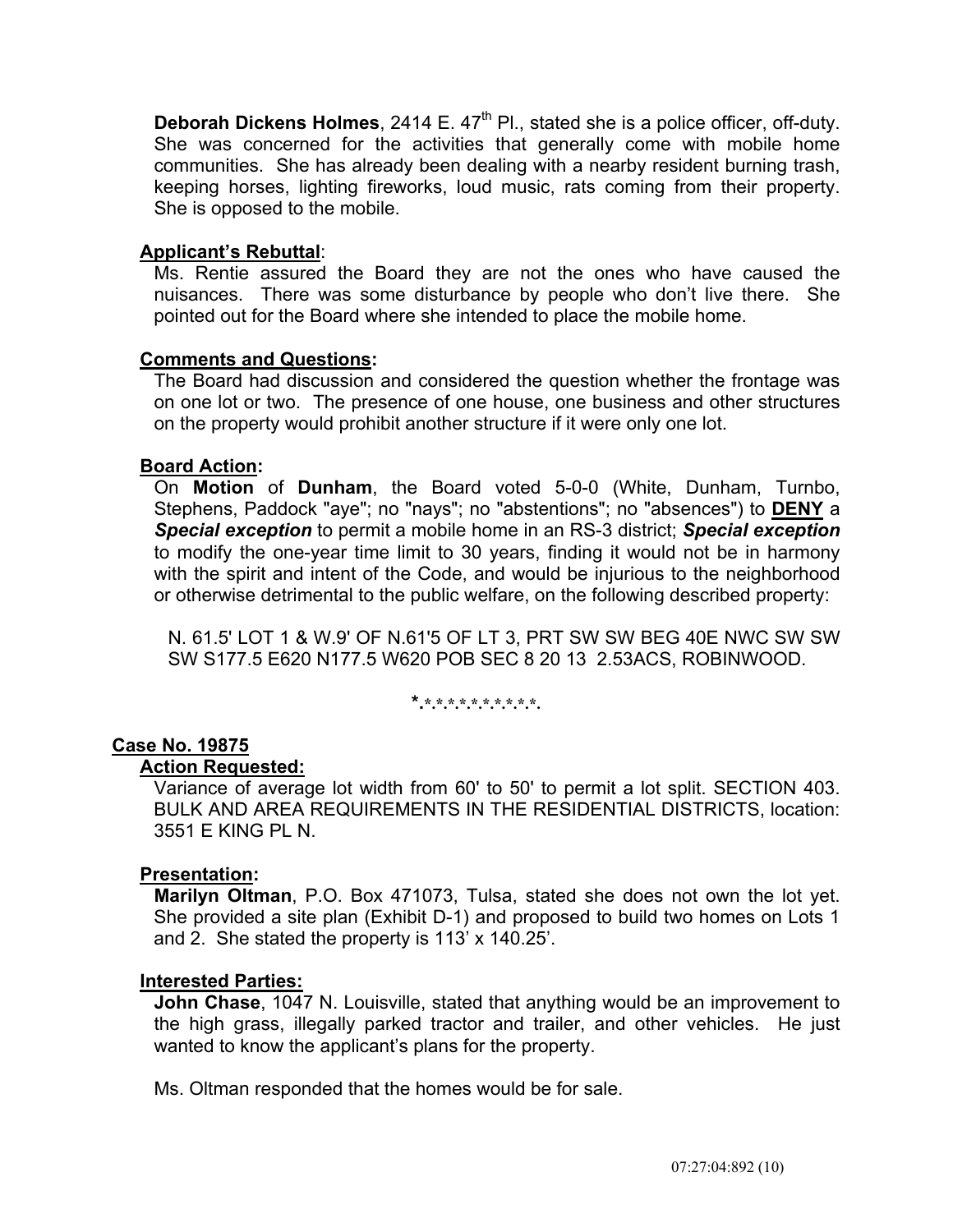## **Interested Parties:**

There were no interested parties present who wished to speak.

## **Board Action:**

 On **Motion** of **Dunham**, the Board voted 5-0-0 (White, Dunham, Turnbo, Stephens, Paddock "aye"; no "nays"; no "abstentions"; no "absences") to **APPROVE** a *Variance* of average lot width from 60' to 50' to permit a lot split, per plan, finding even the smaller lot would be equal to the average lot width in the area, on the following described property:

 E 83 S 154.25 LT 15, and PT LT 18 W 30 OF S 149.25, OZARK GARDEN FARMS.

\*.**\*.\*.\*.\*.\*.\*.\*.\*.\*.\*.** 

## **Case No. 19876**

### **Action Requested:**

 Variance of required rear yard from 20' to 8.8'; Variance of required side yard from 5' to 4.5'. SECTION 403. BULK AND AREA REQUIREMENTS IN THE RESIDENTIAL DISTRICTS, located: 1509 E 19TH ST S.

### **Mr. White abstained from Case No. 19876.**

### **Presentation:**

Lou Reynolds, 2727 E. 21<sup>st</sup> St., stated he represented the applicant, Lon Foster. The existing house was built over a setback line. The owner proposed to build an addition. This Board previously approved a rear yard setback. The Historic Preservation Board approved these plans. They obtained approval for a building permit subject to approval of the relief requested. The hardship is the irregularly shaped lot. The neighbors to the west expressed support of this application.

### **Interested Parties:**

There were no interested parties present who wished to speak.

### **Board Action:**

 On **Motion** of **Turnbo**, the Board voted 4-0-1 (Dunham, Turnbo, Stephens, Paddock "aye"; no "nays"; White "abstained"; no "absences") to **APPROVE** a *Variance* of required rear yard from 20' to 8.8'; *Variance* of required side yard from 5' to 4.5', per plan, finding it would blend in with the older neighborhood; and finding it will be in harmony with the spirit and intent of the Code, and will not be injurious to the neighborhood or otherwise detrimental to the public welfare, on the following described property: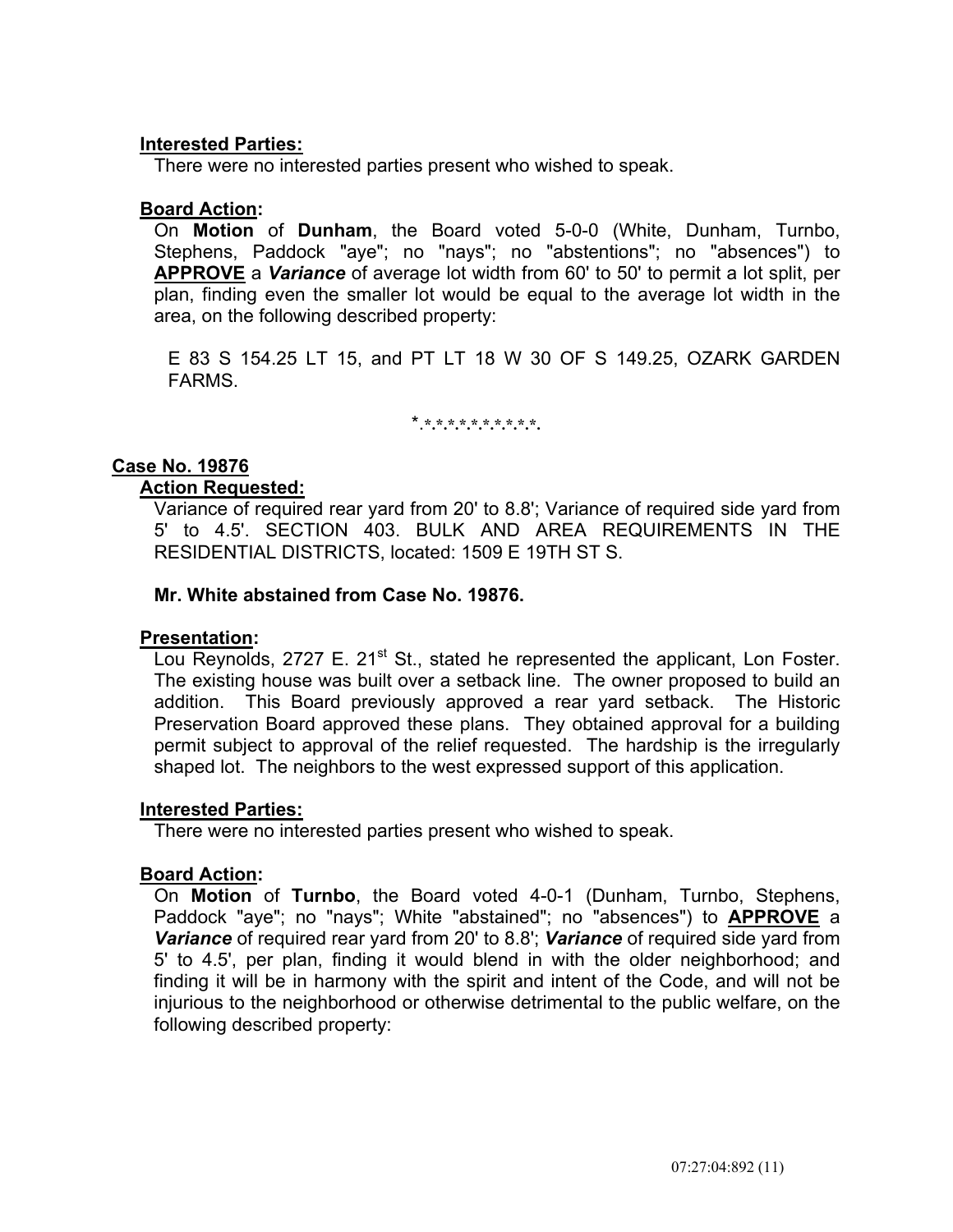LT 5 BLK 1, PARK PLACE,SWAN LAKE ESTATES RESUB PRT L3 & ALL LT4 B26 PARK PLACE.

**\*.\*.\*.\*.\*.\*.\*.\*.\*.\*.** 

## **Case No. 19878**

## **Action Requested:**

 Variance of regulation limiting one single-family dwelling, or mobile home on a lot of record, to permit 3 dwelling units on a tract of 10 acres, Special Exception to permit 2 mobile homes, Special Exception to extend the 1 year time limit in an AG zoned district. SECTION 207. ONE-SINGLE-FAMILY DWELLING PER LOT OF RECORD; SECTION 301. PRINCIPAL USES PERMITTED IN AGRICULTURE DISTRICTS, located: 2626 S LYNN LANE RD E.

## **Mr. Dunham out at 2:53 p.m.**

## **Presentation:**

**Greg Tow**, 2626 Lynn Lane, stated his name and address.

## **Comments and Questions:**

 Mr. White asked if the applicant had a site plan showing where the mobile homes would be placed. The applicant pointed out the locations for the Board to see.

### **Mr. Dunham returned at 2:55 p.m.**

 Mr. Paddock asked for the purpose of the homes. Mr. Tow replied they were for his daughters.

## **Interested Parties:**

 **Hugh Durant,** 2824 S. Lynn Lane, stated his property is south of the subject property. He stated he has a cow/calf operation on his property. He wanted to know the use for the mobile homes. Mr. White responded the homes were for the applicant's daughters. He asked for restriction to be used for family only and not commercial or renters.

### **Applicant's Rebuttal:**

 Mr. Boulden asked what time limitation the applicant would request. Mr. Durant was agreeable to ten years.

### **Board Action:**

 On **Motion** of **Dunham**, the Board voted 5-0-0 (White, Dunham, Turnbo, Stephens, Paddock "aye"; no "nays"; no "abstentions"; no "absences") to **APPROVE** a *Variance* of regulation limiting one single-family dwelling, or mobile home on a lot of record, to permit 3 dwelling units on a tract of 10 acres, *Special Exception* to permit 2 mobile homes, *Special Exception* to extend the 1 year time limit in an AG zoned district to ten years, finding it is a large tract and can support three dwellings, on the following described property: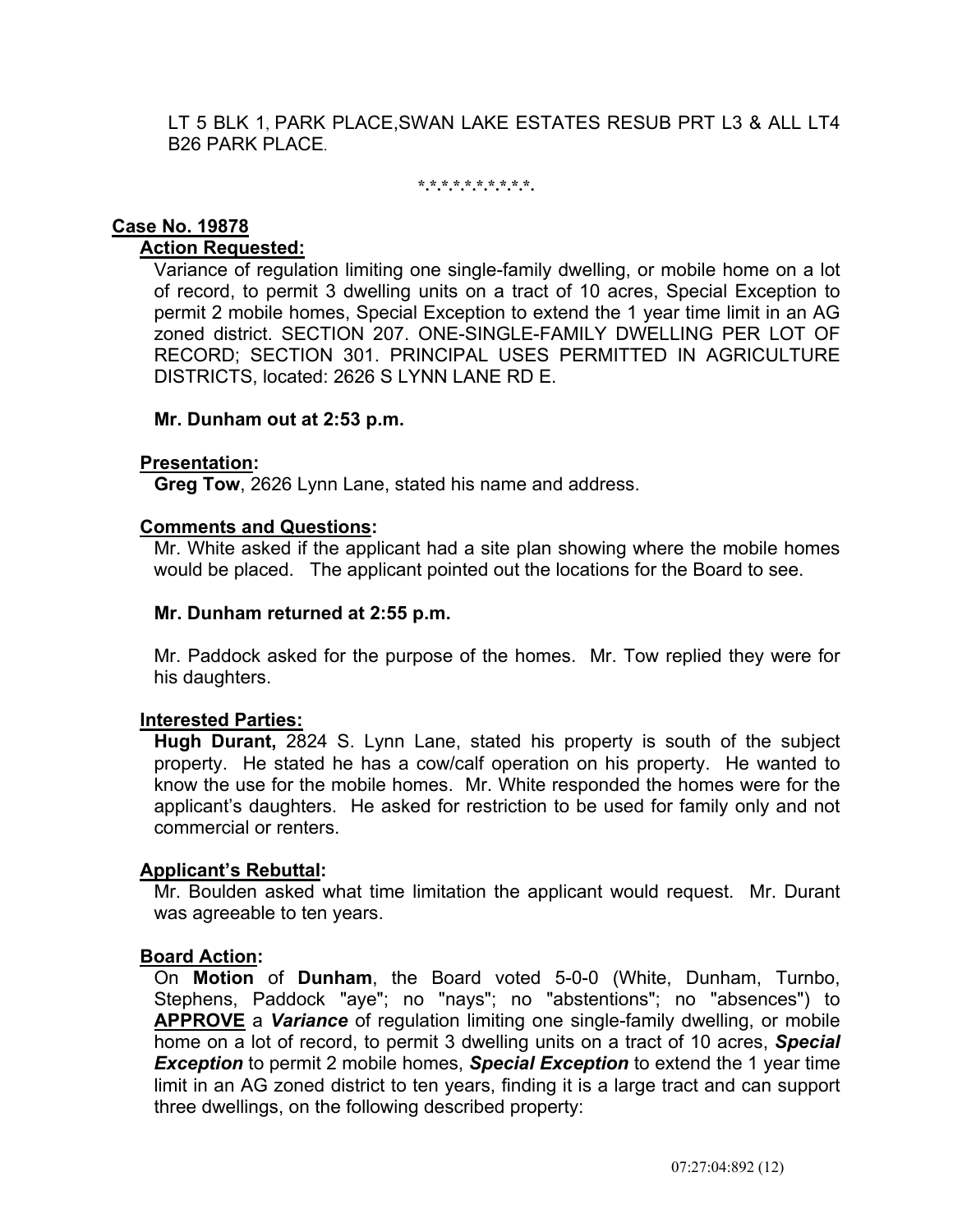BEG NEC NE SE TH S835 W521.68 N835 E521.68 POB SEC 14 19 14 10ACS.

**\*.\*.\*.\*.\*.\*.\*.\*.\*.\*.** 

#### **Case No. 19884**

#### **Action Requested:**

 Special Exception to permit children's nursery in an RS-3 district; variance of the required 25' setback from west propety line to 5.3'. SECTION 401. PRINCIPAL USES PERMITTED IN RESIDENTIAL DISTRICTS; SECTION 404.F. SPECIAL EXCEPTION USES IN RESIDENTIAL DISTRICTS, REQUIREMENTS, located: 4817 E KING ST N.

#### **Ms. Turnbo out at 3:05 p.m.**

#### **Presentation:**

 Mr. Beach informed the Board that he received a request for a continuation on Case No. 19884.

#### **Board Action:**

 On **Motion** of **Dunham**, the Board voted 4-0-0 (White, Dunham, Stephens, Paddock "aye"; no "nays"; no "abstentions"; Turnbo "absent") to **CONTINUE** Case No. 19884 to the meeting on August 10, 2004.

ALL LT 9 & PRT LT 10 BEG NWC LT 10 TH SELY10.67 SW LY TO PT N70 POB LESS PRT LT 9 BEG SECR LT 9 TH NL Y70 SWLY TO PT SELY10.67 POB BLK 2, MODERN HGTS.

### **Ms. Turnbo returned at 3:06 p.m.**

**\*.\*.\*.\*.\*.\*.\*.\*.\*.\*.** 

### **Case No. 19879**

#### **Action Requested:**

 Special Exception to permit a home occupation (beauty shop) in a RS-3 zoned district. SECTION 401. PRINCIPAL USES PERMITTED IN RESIDENTIAL DISTRICTS, located: 2203 S WINSTON AVE E.

### **Presentation:**

 **Ginger Joiner**, 2203 S. Winston Ave., pointed out the location of her home to the Board. She informed the Board the home occupation was to be a limited part-time business. She did not plan to have a sign. She would have customers by appointment only, two days per week, maximum of six per day. The services would be limited to color, cut and style. The customers would enter from the side of the house and they would be able to park in her driveway. She submitted a site plan, new conditions and photographs (Exhibit F-1, 2, & 3). The hours of operation would be Tuesdays and Saturdays, 8:00 a.m. to 5:00 p.m. The appointments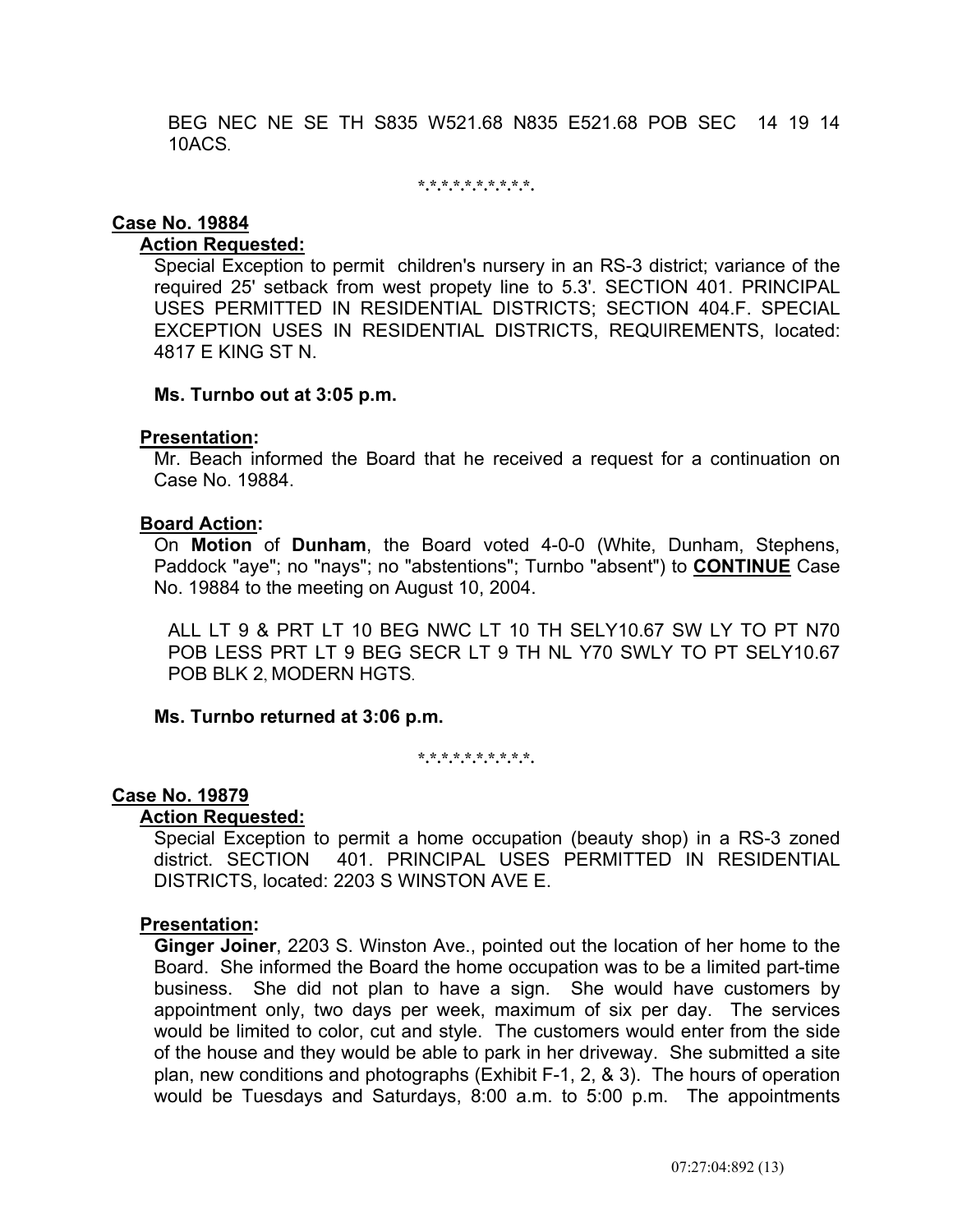would be scheduled at least 15 to 20 minutes apart, one client at a time. She did not plan to have an employee.

### **Interested Parties:**

**John Nidiffer, 4720 E. 21<sup>st</sup> Pl., stated his father built the Mayo Shopping Center.** He stated he felt protective of the neighborhood. He was in the process of redeveloping the center with consideration for the neighborhood. The entrance to the center from Winston was for the convenience of the neighbors. He expressed concern for the precedent this application might set, and the traffic problems caused by customers choosing to park on the street.

**Michael Bates**, 4727 E. 23<sup>rd</sup> St., stated he usually approved of home occupations. He asked for a restriction of two years for this home occupation if it was approved to allow for a review of the impact on the neighborhood; that it stay with the current owner of the property and remain a beauty shop only with required parking in the driveway only.

 **Judy Jenkins**, 2218 S. Winston, expressed concern for the impact on property values, commercial zoning, and parking off-street. She pointed out that traffic is heavier on Winston Ave. on Saturdays.

 **Clay Roberts**, 2209 S. Yale Ave., stated that after hearing the presentation he had no objection to the application.

### **Applicant's Rebuttal**:

 Ms. Joiner responded this would be a very limited business in days and clients. She stated it would take about 100 days to open the shop.

### **Board Action:**

 On **Motion** of **Turnbo**, the Board voted 4-1-0 (White, Dunham, Turnbo, Stephens, "aye"; Paddock "nay"; no "abstentions"; no "absences") to **APPROVE** a *Special*  **Exception** to permit a home occupation (beauty shop) in a RS-3 zoned district, with the hours submitted by the applicant, on two days per week, one customer at a time with 15 – 20 minutes between customers, parking only in the driveway, and following all home occupation guidelines, on the following described property:

LT 1 BLK 9, MAYO MEADOW EXTENDED

**\*.\*.\*.\*.\*.\*.\*.\*.\*.\*.** 

### **Case No. 19880**

#### **Action Requested:**

 Special Exception to permit a single-famiy residence in a CH zoned district. SECTION 701. PRINCIPAL USES PERMITTED IN COMMERCIAL DISTRICTS. located: 212 E 16TH ST S.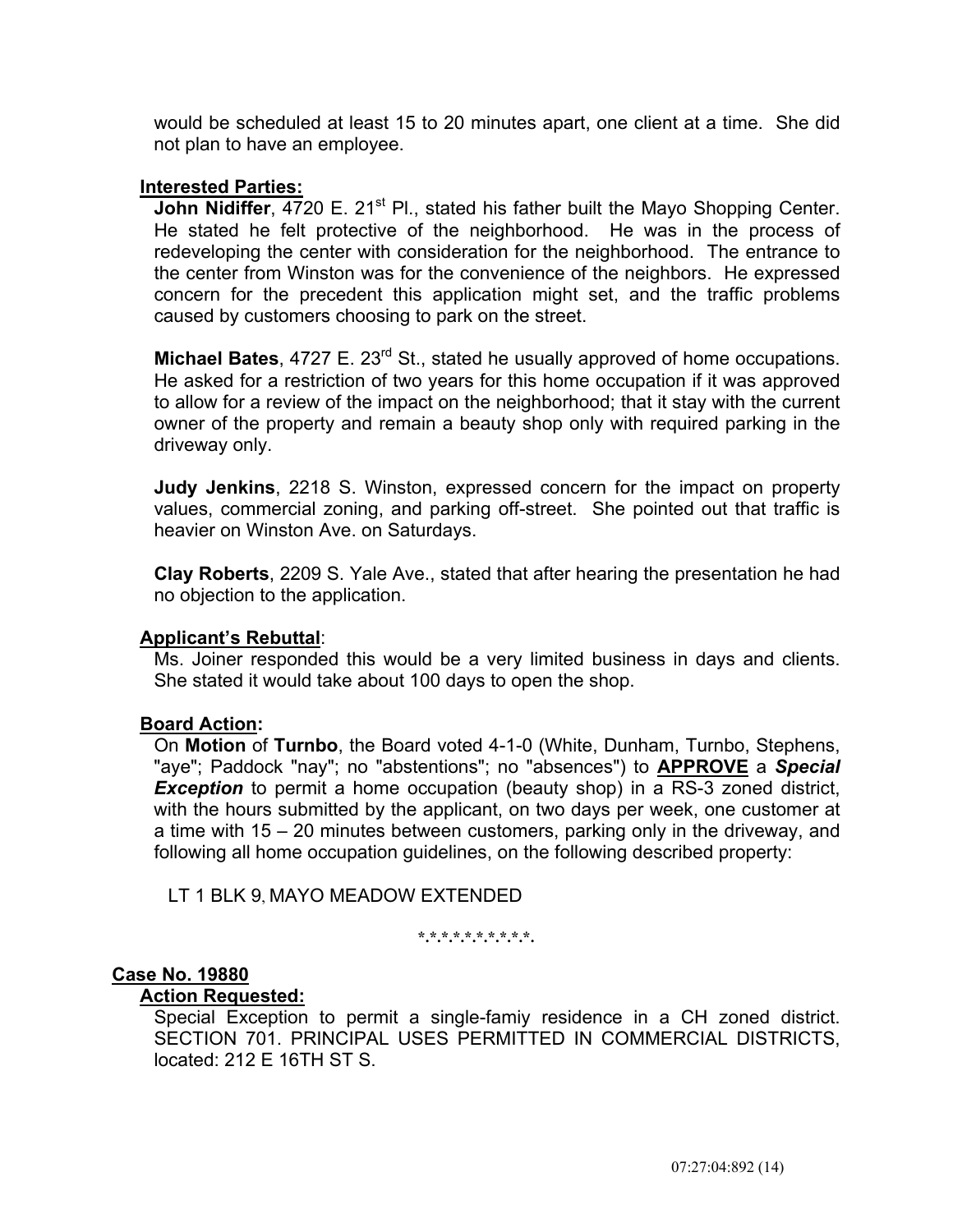Beverly Carson, stated she represented Kerry Carson, who lives on the subject property.

## **Mr. Stevens out at 3:32 p.m. and returned approximately 3:34 p.m.**

 They proposed to enlarge the house with an addition to the back of it. She stated that because of the CH zoning she was told to apply for a special exception.

### **Interested Parties:**

There were no interested parties present who wished to speak.

## **Board Action:**

 On **Motion** of **Dunham**, the Board voted 4-0-0 (White, Dunham, Turnbo, Paddock "aye"; no "nays"; no "abstentions"; Stephens "absent") to **APPROVE** a *Special*  **Exception** to permit a single-famiy residence in a CH zoned district, finding this is to correct an existing condition, on the following described property:

E 40 OF LT 4 BLK 12, MAPLE PARK ADDN.

**\*.\*.\*.\*.\*.\*.\*.\*.\*.\*.** 

## **Case No. 19881**

### **Action Requested:**

Special Exception to permit a home occupation (hair salon) in an RM-2 district, Variance of home occupation guidelines to permit 1 employee. SECTION 402.B.6.b. ACCESSORY USES IN RESIDENTIAL DISTRICTS; SECTION 404. SPECIAL EXCEPTION USES IN RESIDENTIAL DISTRICTS, REQUIREMENTS, located: 1515 S CARSON AVE W.

### **Presentation:**

 **Terry Parker**, 1515 S. Carson, proposed to open a small salon in his home. He and his roommate would do hair, facials, and massages. They would provide three parking places in the back of the property. They plan to have thirty minutes between clients. They need one employee to do laundry, and cleaning between customers. The hours of operation would be Tuesday through Saturday, 10:00 a.m. to 8:00 p.m. The entrance would be at the back of the house. He wanted to put a small sign on the gate to indicate the entrance to the parking. There will be someone living in the guest house and if they are home during business hours they will park in his driveway not at the back.

# **Comments and Questions:**

 Ms. Turnbo asked if he had talked with the neighbors. Mr. Parker replied that he had talked with neighbors and they were in support. Mr. Beach noted that no relief was requested for a sign.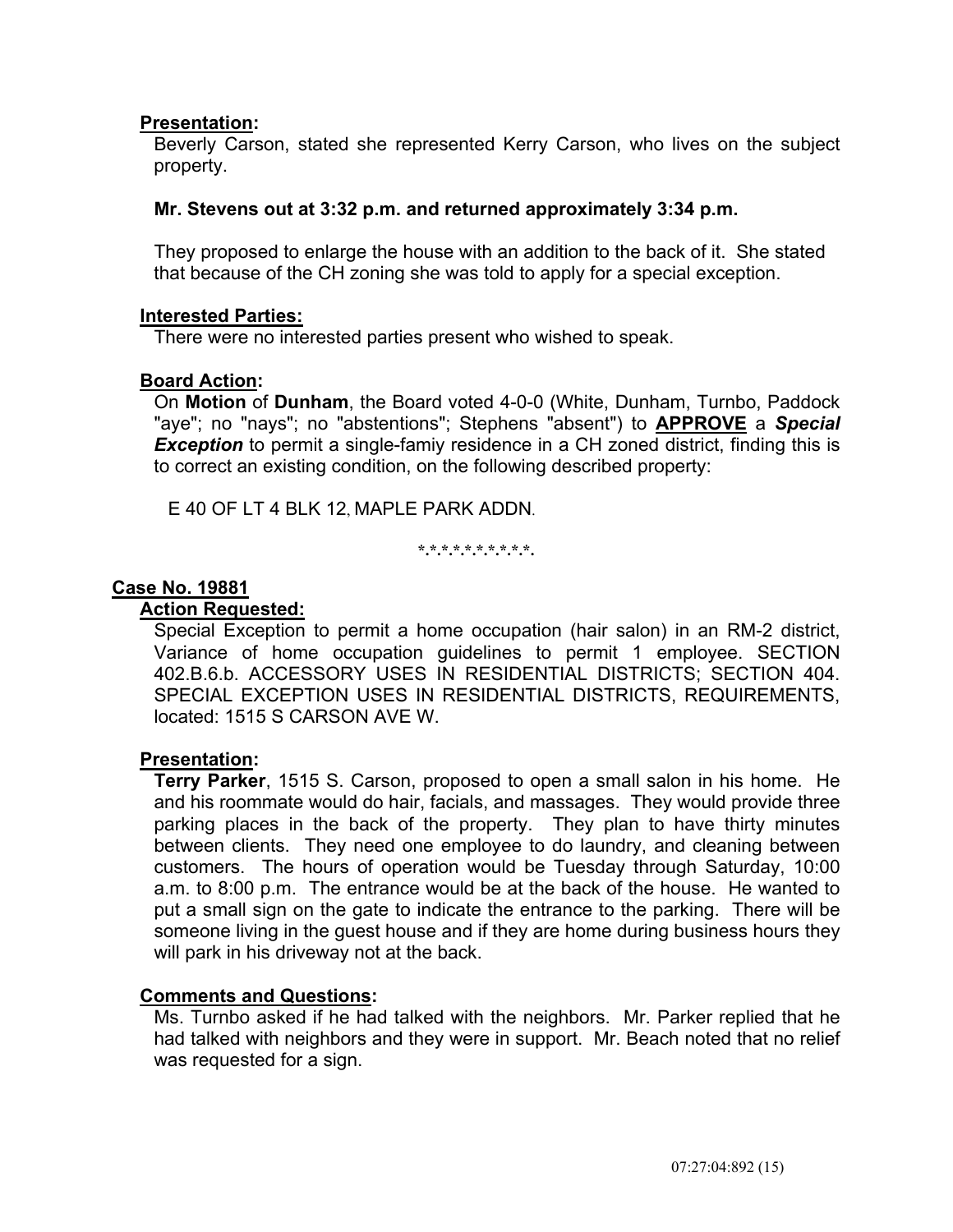### **Interested Parties:**

 **Tracy Horner-Shears**, 1522 S. Carson, submitted letters of support, and a letter stating conditions they would want on the approval (Exhibit G-2 and G-3). She stated that the neighborhood's concerns are for preserving the historic value; increased traffic flow and on-street parking. She added that the applicant had addressed the concerns to their satisfaction. The homeowner's association has no objection to the application.

### **Board Action:**

 On **Motion** of **Dunham**, the Board voted 5-0-0 (White, Dunham, Turnbo, Stephens, Paddock "aye"; no "nays"; no "abstentions"; no "absences") to **APPROVE** a *Special Exception* to permit a home occupation (hair salon) in an RM-2 district, with conditions for one customer at a time; days/hours of operation Tuesday through Saturday, 10:00 a.m. to 8:00 p.m.; thirty minutes between clients; and the conditions listed in the neighborhood association letter, which are the zoning code home occupation guidelines, on the following described property:

### **Amendment to Motion:**

 On **Motion** of **Dunham**, the Board voted 5-0-0 (White, Dunham, Turnbo, Stephens, Paddock "aye"; no "nays"; no "abstentions"; no "absences") to **APPROVE** a *Special Exception* to permit a home occupation (hair salon) in an RM-2 district; and a *Variance* of home occupation guidelines to permit one employee, finding it will not cause substantial detriment to the public good or impair the purposes, spirit, and intent of the Code, or the Comprehensive Plan, with conditions for one customer at a time; days/hours of operation Tuesday through Saturday, 10:00 a.m. to 8:00 p.m.; thirty minutes between clients; and the conditions listed in the neighborhood association letter, which are the zoning code home occupation guidelines, except to allow one employee, on the following described property:

N 35 LT 9 S 25 LT 10 BLK 2, STONEBRAKER HGTS ADDN.

**\*.\*.\*.\*.\*.\*.\*.\*.\*.\*.** 

## **Case No. 19883**

### **Action Requested:**

 Variance of requirement that a bar be 300 feet from any other Adult Entertainment Establishment, Variance to permit a reduction in required parking requirement, Special Exception to permit required parking on a lot other than the lot containing the use. SECTION 1212a.C.3.c. USE UNIT 12a. ADULT ENTERTAINMENT ESTABLISHMENTS, Use Conditions; SECTION1212a.D. USE UNIT 12a. ADULT ENTERTAINMENT ESTABLISHMENTS; Off-Street Parking and Loading Requirements; SECTION 1301.D. OFF-STREET PARKING AND OFF-STREET LOADING, General Requirements, located: 1740 S BOSTON AVE E.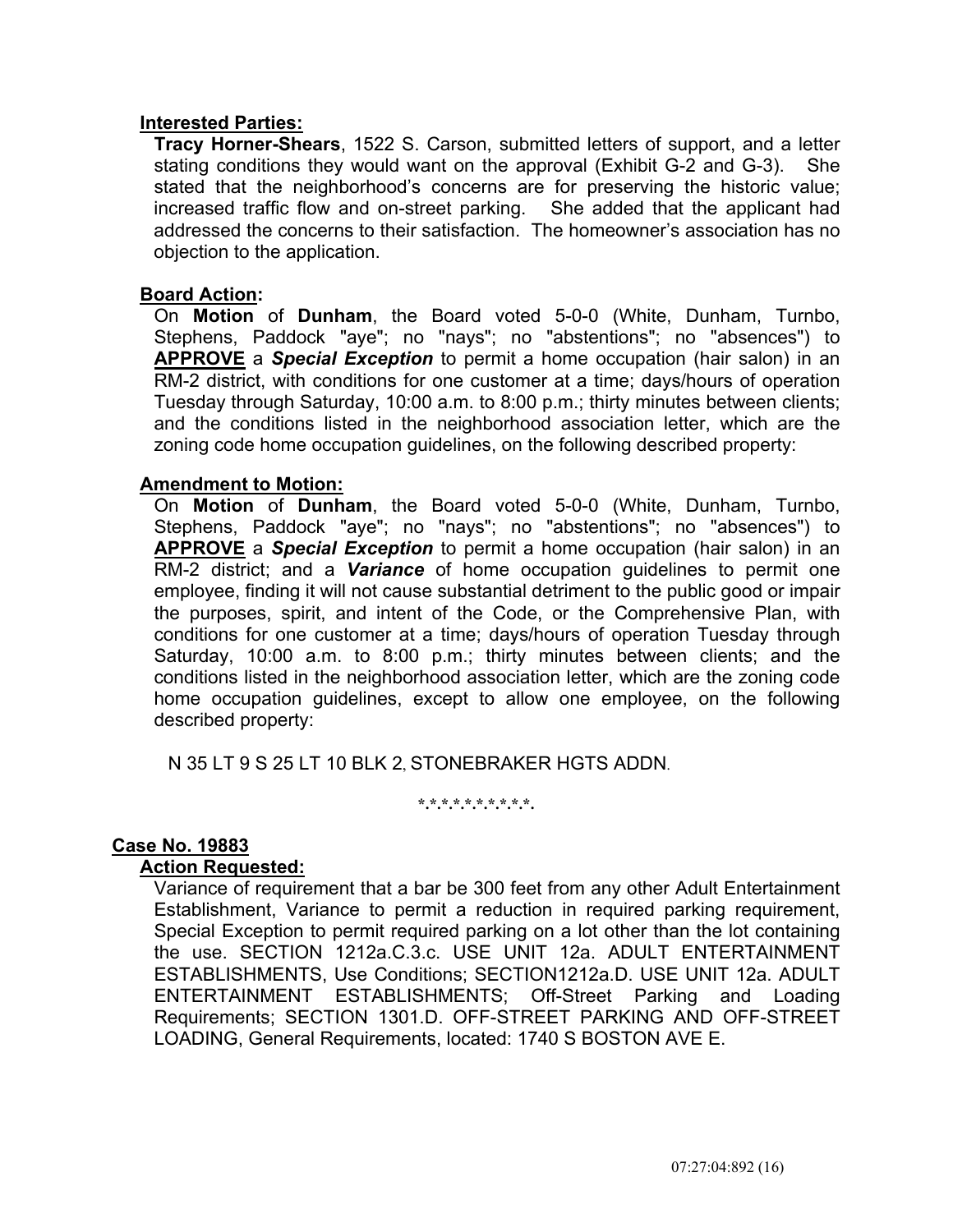John Duvall, 123 E. 21<sup>st</sup> St., stated he is an architect and a partner in the proposed business. This is a proposed upscale night spot that will serve fine wine, cocktails and bottled beer. He noted the surrounding commercial businesses and fire station. They have 62 existing parking spaces to the north, and an access agreement with the owner of an existing parking lot at the southwest corner across the street between the hours of 6:00 p.m. and 2:00 a.m. A copy of the access agreement was provided. They would not have a kitchen so they would not serve food.

The land owner had no objections to the application.

Discussion ensued.

## **Interested Parties:**

There were no interested parties present who wished to speak.

### **Board Action:**

 On **Motion** of **Dunham**, the Board voted 5-0-0 (White, Dunham, Turnbo, Stephens, Paddock "aye"; no "nays"; no "abstentions"; no "absences") to **APPROVE** a *Variance* of requirement that a bar be 300 feet from any other Adult Entertainment Establishment; a *Variance* to permit a reduction in required parking requirement; and a *Special Exception* to permit required parking on a lot other than the lot containing the use, on conditions that availability of parking as submitted remain available for this use; operation will be open 2:00 p.m. to 2:00 a.m., seven days per week, finding it will not cause substantial detriment to the public good or impair the purposes, spirit, and intent of the Code, or the Comprehensive Plan, on the following described property:

LT 5 LESS BEG NEC TH S50 W TO PT TH ON CRV LF TO POB, BLK 2, STUTSMAN ADDN

**\*.\*.\*.\*.\*.\*.\*.\*.\*.\*.** 

### **Case No. 19886**

### **Action Requested:**

 Variance of the required number of parking spaces from 138 to 122. SECTION 1211. USE UNIT 11. OFFICES STUDIOS AND SUPPORT SERVICES, located: 3612 E 91ST ST S.

### **Presentation:**

 **Doug Huber**, 10129 S. Joplin Ave., stated that his client, the Fitzgerald Funeral Home, proposed to build an addition to their structure. It would be a dining hall to serve meals after funerals to the family. They would meet the parking requirements. They would be serving the same people attending a funeral so there would not be additional need for parking. The dining room and chapel cannot be used at the same time. A site plan was provided (Exhibit H-1).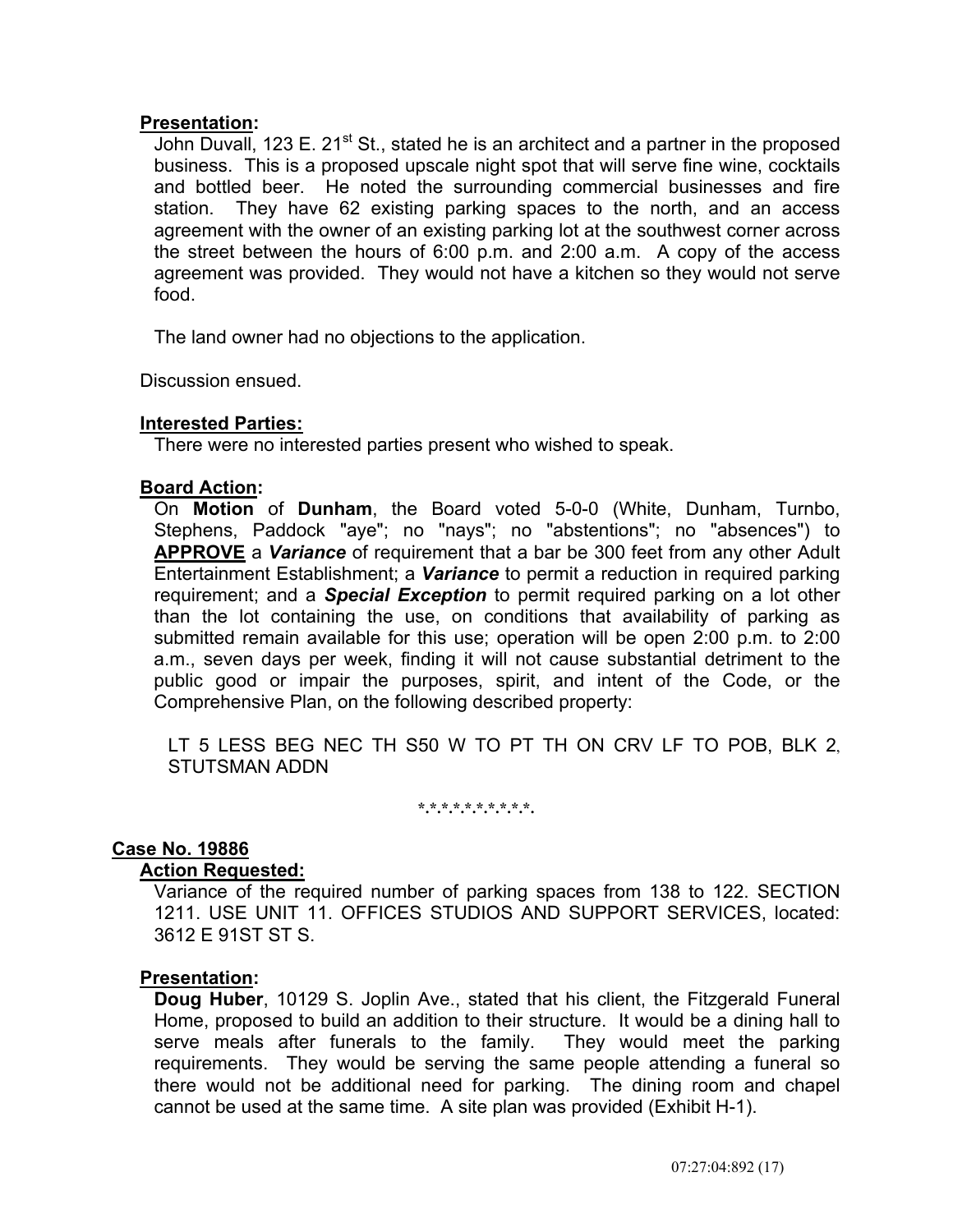### **Interested Parties:**

There were no interested parties present who wished to speak.

### **Board Action:**

 On **Motion** of **Dunham**, the Board voted 5-0-0 (White, Dunham, Turnbo, Stephens, Paddock "aye"; no "nays"; no "abstentions"; no "absences") to **APPROVE** a *Variance* of the required number of parking spaces from 138 to 122, per plan, finding the addition would serve the same people present at a funeral; and it would be difficult to add any more parking due to the topography of the land, on the following described property:

LT 1 BLK 1, FITZGERALD FUNERAL HOME

**\*.\*.\*.\*.\*.\*.\*.\*.\*.\*.** 

## **Case No. 19888**

### **Action Requested:**

 Special Exception to amend a previously approved site plan. SECTION 901. PRINCIPAL USES PERMITTED IN INDUSTRIAL DISTRICTS – Use Unit 19, located: 19003 E ADMIRAL PL S.

### **Presentation:**

 **Ted Sack**, 111 S. Elgin, provided the final design for a motel (Exhibit I-1). The main change was the location of a detention, which is underground, and some parking added.

### **Comments and Questions:**

 Mr. Alberty noted there were twelve less parking spaces. Mr. Sack responded they exceed the parking requirement of 80 spaces with 98 spaces. Mr. Alberty asked if there were to be any restaurants. Mr. Sack replied no restaurants.

### **Interested Parties:**

There were no interested parties present who wished to speak.

### **Board Action:**

 On **Motion** of **Dunham**, the Board voted 5-0-0 (White, Dunham, Turnbo, Stephens, Paddock "aye"; no "nays"; no "abstentions"; no "absences") to **APPROVE** a *Special Exception* to amend a previously approved site plan, per plan, on the condition the applicant complies with the required parking spaces, on the following described property:

BEG 269.45 W NEC LT 2 TH W185.17 S701.25 E185.17 N 701.25 POB LESS HWY SEC 1 19 14

**\*.\*.\*.\*.\*.\*.\*.\*.\*.\*.**